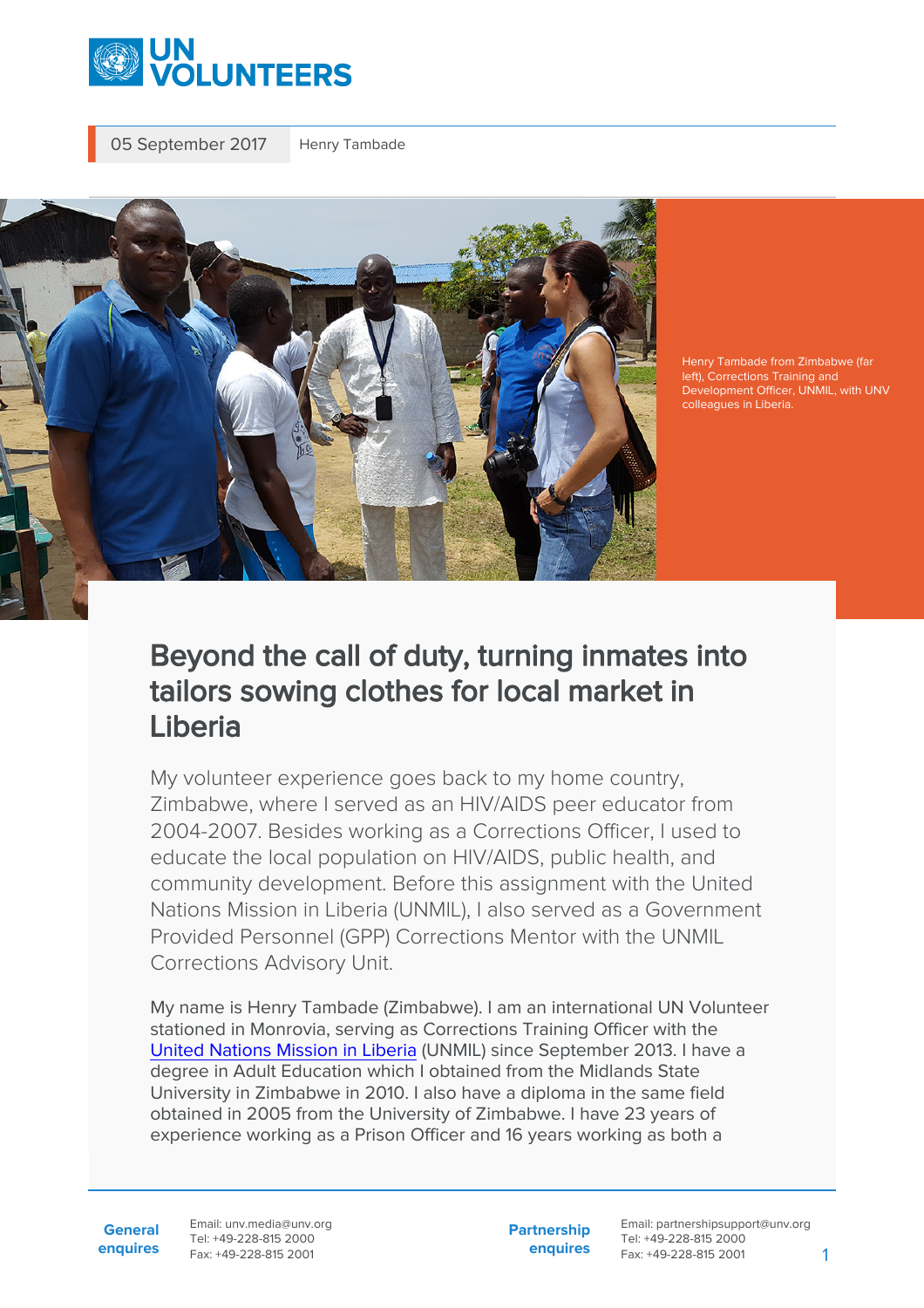

Training and Development Officer and a Project Management Officer.

My daily duties as a UN Volunteer involve designing, developing, and implementing training programmes within the UN Mission. My work has had positive impacts on the capacity of trainers within the Bureau of Corrections and Rehabilitation (BCR). They can now independently conduct job analysis and needs assessments, as well as design, develop, conduct, and evaluate their training programmes.

I have been involved in the establishment of the Corrections Female Association (COFA), an organization that has been created to bring together female Corrections Officers for the purpose of designing development projects that benefit female Corrections Officers as well as female inmates. COFA also works closely with female Corrections Officers from other law enforcement organizations in Liberia.

I also supported the project design, development, and establishment of vocational skills training for inmates and Corrections Officers at Monrovia Central Prisons (MCP). This vocational skills training project is available to male and female inmates while serving their sentences. The goal of this project is to empower inmates as part of their rehabilitation and to ensure their successful reintegration as law abiding citizens.

**CO**ne of the outstanding memories I have involves providing skills training to serving inmates who are now qualified tailors who can sew new clothes for the local market. The zeal shown by these inmates to successfully complete the training was so touching that I would find myself trying to do more to support them. Being a UN Volunteer provides a lifetime of satisfying experience because it gives opportunities to assist others to improve their lives.

I supported inmates by selling their products to UN staff whose loved ones were happy to receive clothes produced through the programme. I still proudly wear the outfits I purchased from them. The training has been beneficial to inmates. Although such projects are simple, it is heartwarming

**General**

**enquires** Fax: +49-228-815 2001 Email: unv.media@unv.org Tel: +49-228-815 2000

**Partnership enquires**

Email: partnershipsupport@unv.org Tel: +49-228-815 2000 Fax: +49-228-815 2001 2